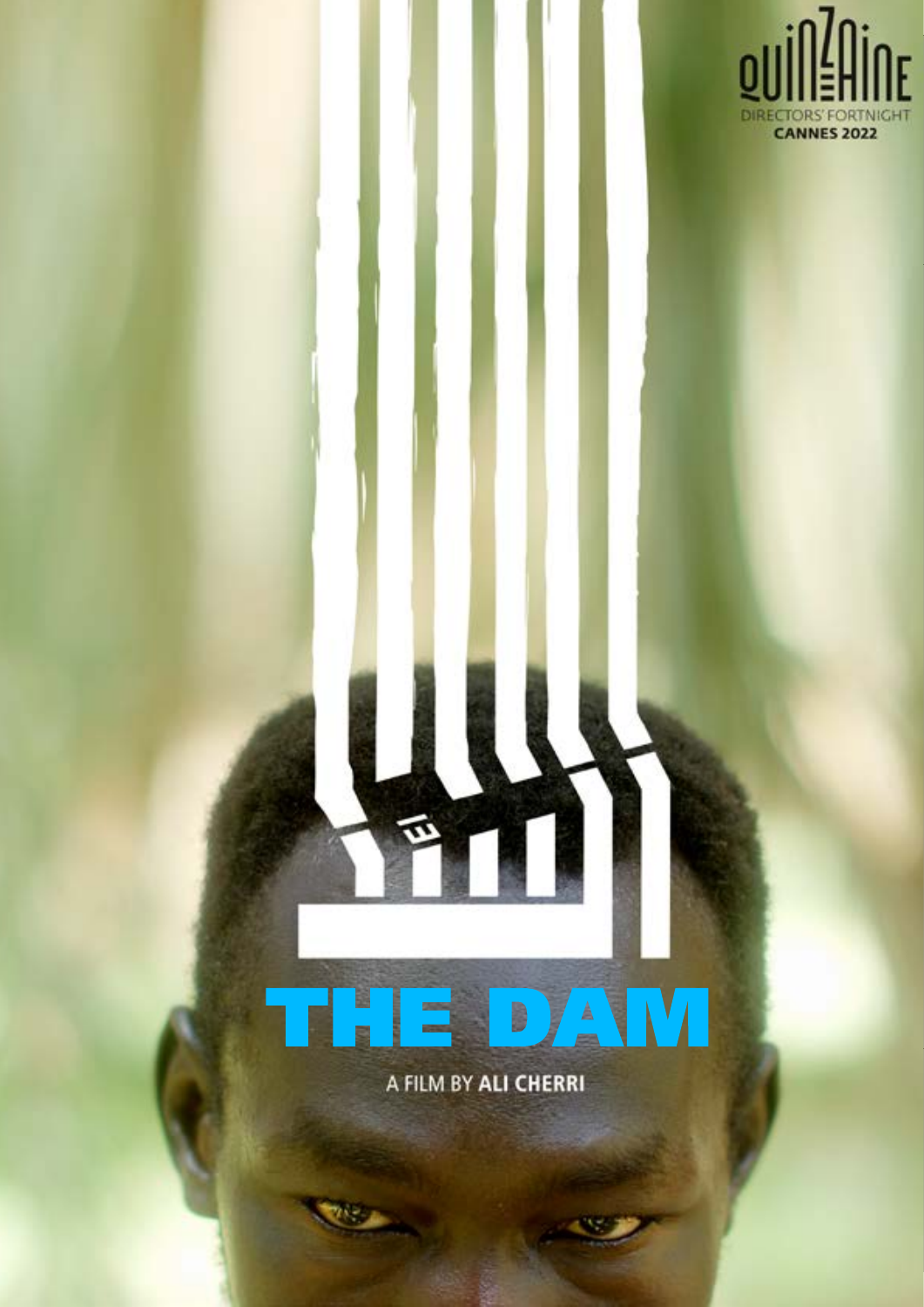## **International sales** Indie Sales

sales@indiesales.eu festival@indiesales.eu

## International press

Brigitta Portier brigittaportier@alibicommunications.be +32 477 98 25 84



| Countries<br>u.         | France, Sudan, |
|-------------------------|----------------|
| <b>Duration</b>         | $80^\circ$     |
| Language<br>$\bullet$   | Arabic         |
| ● Screen                | 2:39           |
| Sound<br>$\blacksquare$ | 5.1            |
| Premiere                | Cannes 2022 -  |

A film by ¦ Ali Cherri THE DAM "LE BARRAGE"

# Lebanon, Germany, Serbia

# Directors' Fortnight

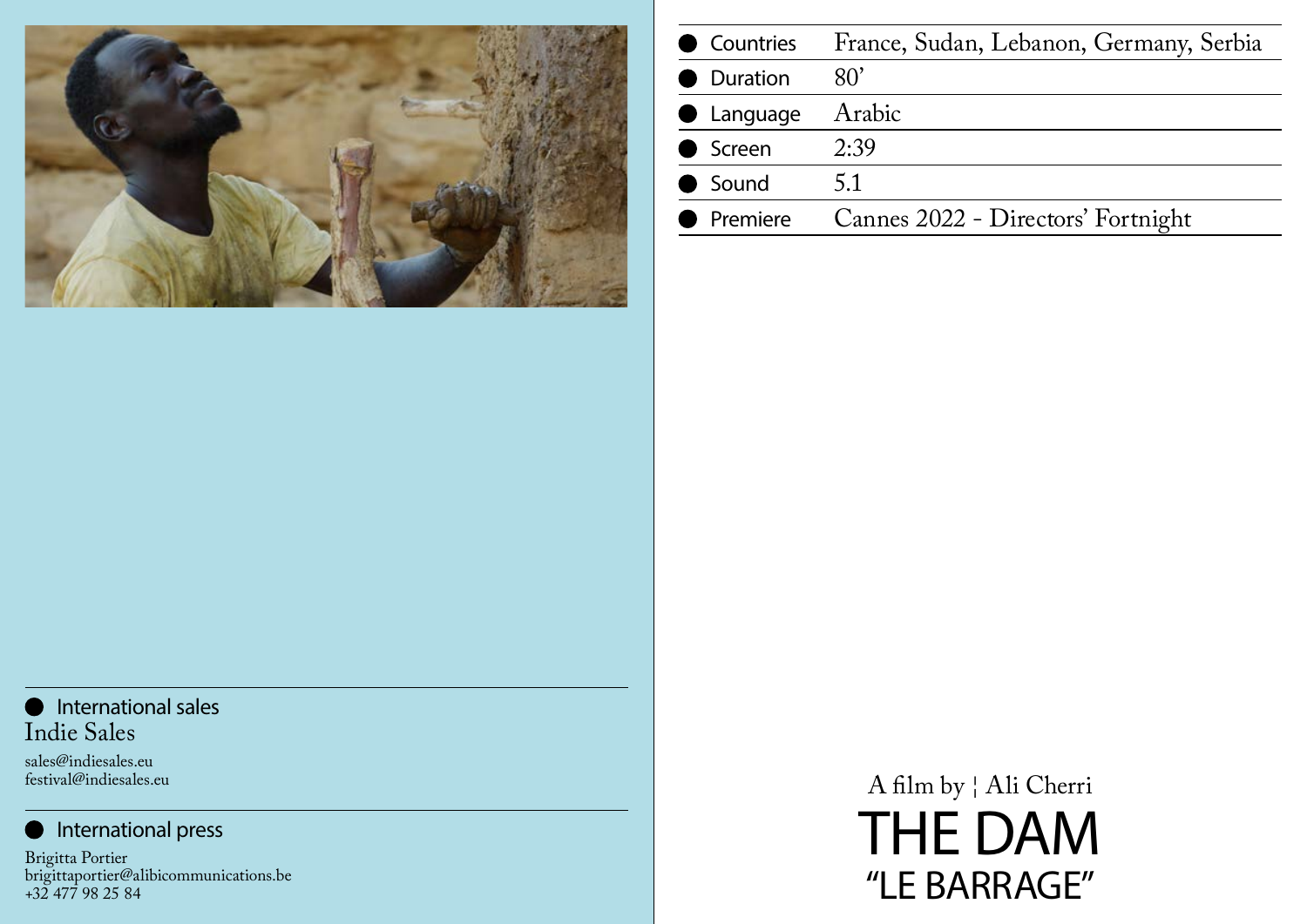Screenings 5

|          | ● Cannes Film Festival - Directors |
|----------|------------------------------------|
|          | Public & press screenings          |
| 24.05.22 | 11:15 a.m.                         |
| 24.05.22 | 5:00 p.m.                          |
| 25.05.22 | 10:00 a.m.                         |
| 25.05.22 | 4:30 p.m.                          |
| 26.05.22 | $9:00$ a.m.                        |

# s' Fortnight

Theatre Croisette Theatre Croisette Cinema Le Raimu Cinema Alexandre III Cinema La Licorne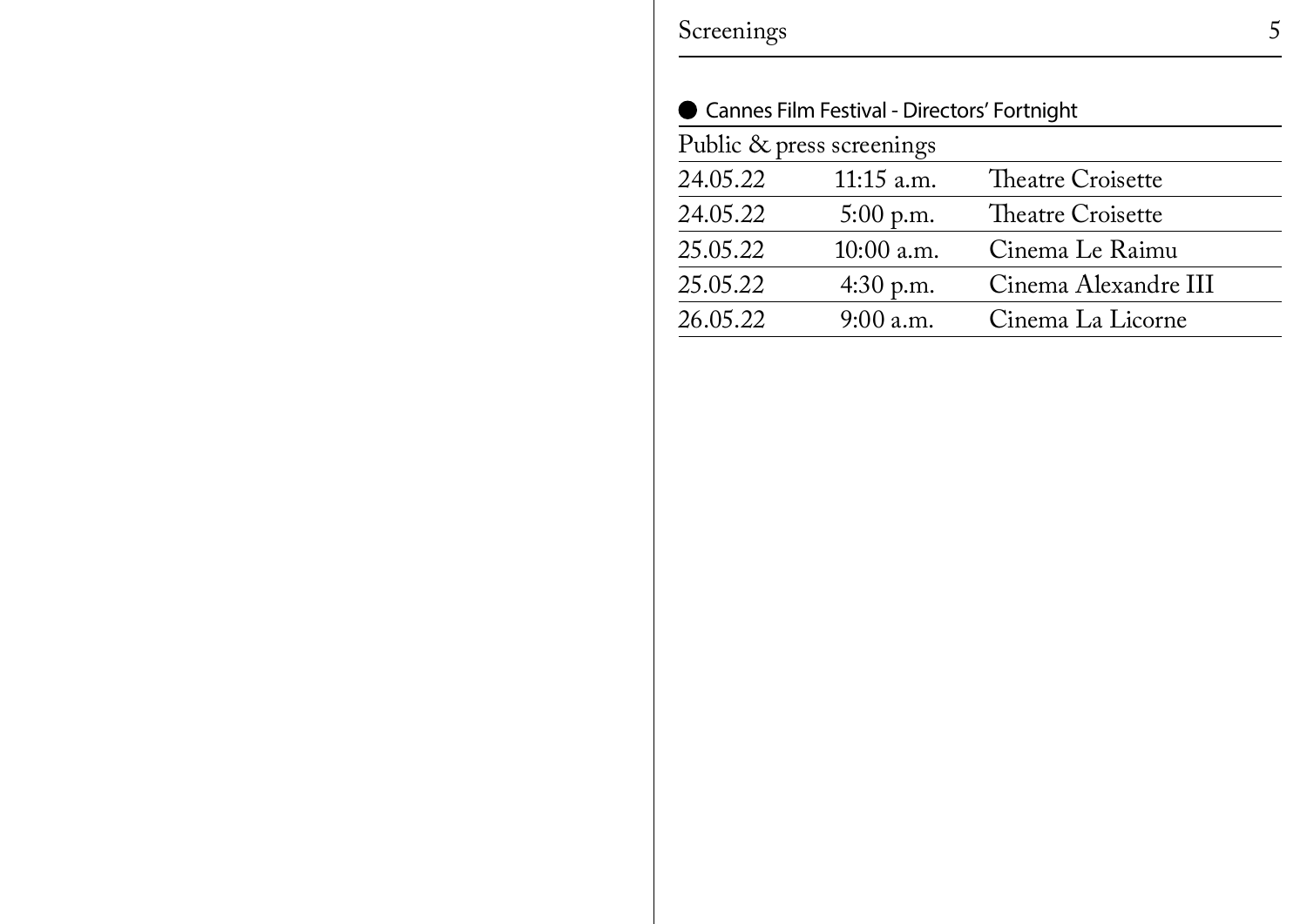

# Synopsis & information 7

Sudan, near the Merowe Dam. Maher works in a traditional brickyard fed by the waters of the Nile. Every evening, he secretly wanders off into the desert to build a mysterious construction made of mud. While the Sudanese people rise to claim their freedom, his creation slowly starts to take a life of its own…

| • Director          |                                                               |
|---------------------|---------------------------------------------------------------|
|                     |                                                               |
| Ali Cherri          |                                                               |
| ● Screenwriters     |                                                               |
| <b>Bonello</b>      | Ali Cherri, Geoffroy Grison, in                               |
| ■ Producer          |                                                               |
|                     | Janja Kralj (KinoElektron)                                    |
| ■ Co-Producers      |                                                               |
|                     | Galerie Imane Fares, Vega Fou<br>Twenty Twenty Vision Filmpro |
| $\blacksquare$ Cast |                                                               |
| Maher El Khair      |                                                               |
|                     |                                                               |

## collaboration with Bertrand

# Indation, DGL Travel, oduktion GmbH, Trilema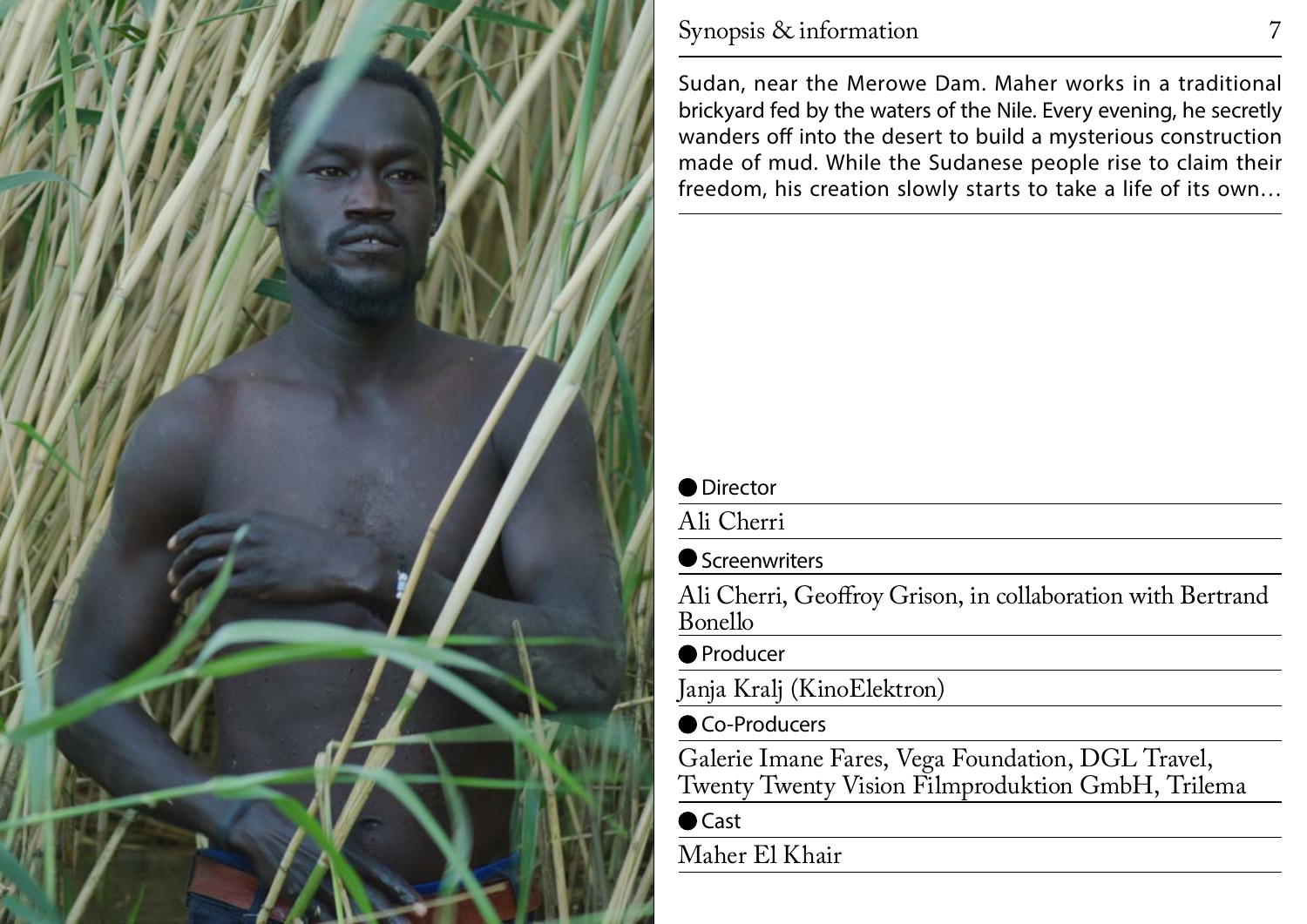

Biography 9

# Ali Cherri Screenwriter and director

*Born in Beirut, Ali Cherri is a visual artist and filmmaker living in Paris. Combining films, videos, sculptures and installation, his work examines the construction of historical narratives. Ali is the Artist in Residence at the National Gallery in London (2021/22) and has been awarded with the Silver Lion for promising artist at the 59th International Art Exhibition of La Biennale di Venezia (2022). His short films The Disquiet and The Digger have been shown in prominent film festivals. The Dam, a fiction shot in Sudan during the revolution, is his debut feature film.*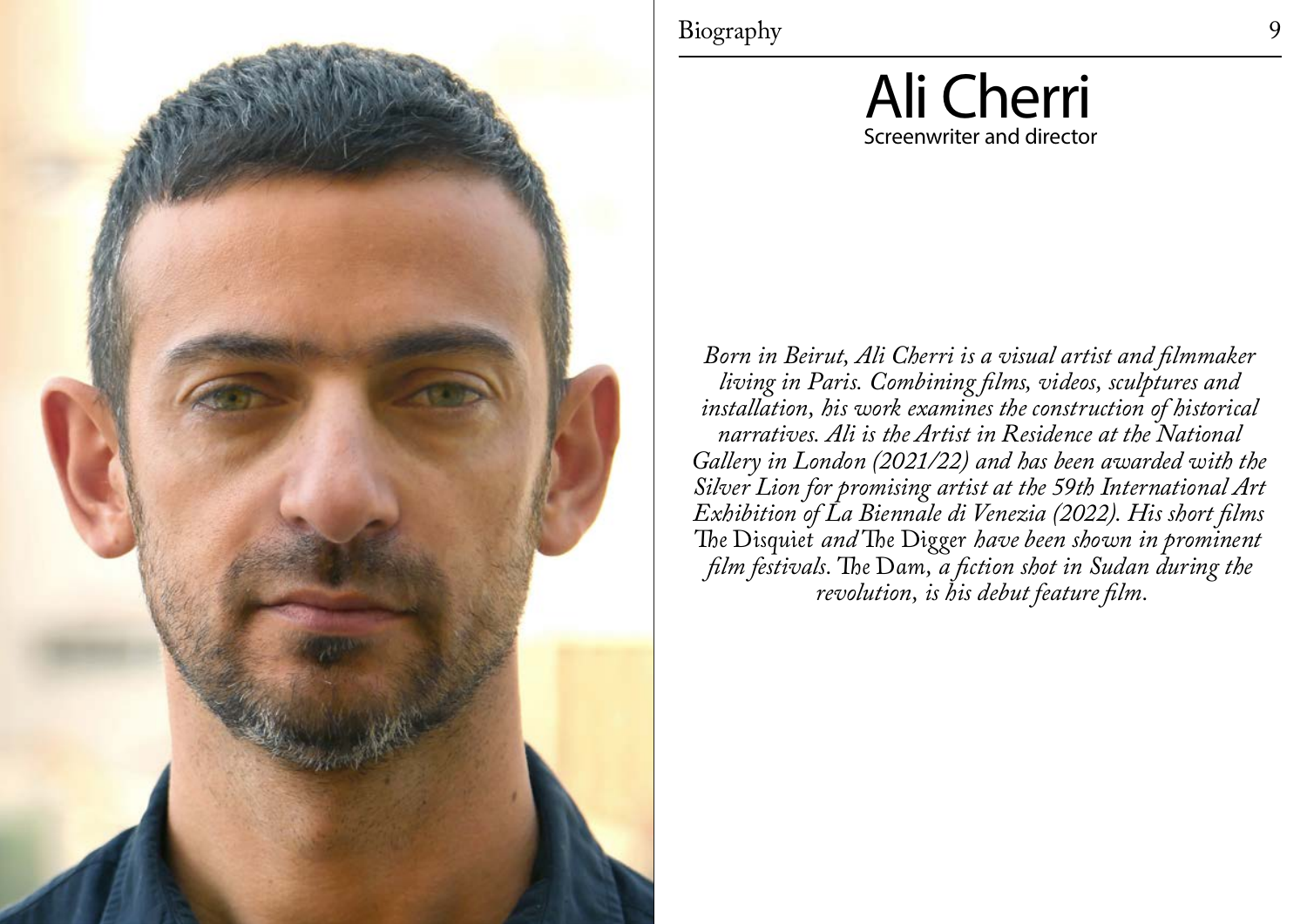

# Interview Ali Cherri 11

# Ali Cherri Screenwriter and director

## You said that The Dam is part of a trilogy. Can you tell us more about it?

The film is part of a larger project devoted to what I call the geographies of violence, or the landscapes of violence. It consists of identifying how violent crises are inscribed in particular environments; in scrutinizing them carefully enough to make tangible how political, social and geopolitical events are embedded in these environments, even if not necessarily explicit.

The trilogy is composed of films that can stand alone. The short films: The Disquiet, The Digger, and The Dam.

The first one was shot in Lebanon and examines the violence of a catastrophe, more specifically an earthquake, a frequent phenomenon in my country. Obviously, it is also a way of looking at other earthquakes that keep affecting the region.

The second one was shot on an archaeological site in the desert, in the United Arab Emirates. It questions the construction of historical narratives on which a nation builds itself, starting with ancient artefacts.

The feature film was shot near the Merowe Dam, which was built by the Chinese in North Sudan. As it is often the case with this type of infrastructure, this dam is a destructive project, which led to the violent expulsion of the Manasir people, who lived in the vicinity. It materializes the brutality of the dictatorship of Omar al-Bashir, leader of Sudan from 1989 to 2019. It is also a catastrophic in environmental terms. Today in Merowe, we see a beautiful and peaceful

lake, but underneath these waters lie a lot of brutal events, death, and destruction.

#### You make violence a major issue in your films, yet they are not violent films in the usual sense as we witness very few acts of violence.

I am precisely interested in the way in which violence becomes invisible. How it inhabits our world even outside of the sensuous, and how it is therefore difficult to transmit and to share what we have suffered. This comes from my own history. I was born at the beginning of the civil war in Lebanon. I grew up in Beirut in the midst of the fighting, and yet I bear no physical trace of it. My body was not wounded, I am not disabled, I was not killed.

I try to make perceptible how the violence I experienced is present, in the bodies and in the landscapes, beyond explicit traces, ruins, wounds – the apparent visible scars. This is at the heart of all my work.

### You have also defined the whole trilogy as telluric. In what sense?

I have always tried to look at landscapes and bodies, earth, and flesh, in the same way.

I am sensitive to what they have in common. The earth, the ground, is what carries us, but it is also shaken by earthquakes – a theme that was at the core of the first short film.

It is the archaeology and thus, both the traces of our long history, and the current construction of narratives from these traces.

There is a great plastic force in the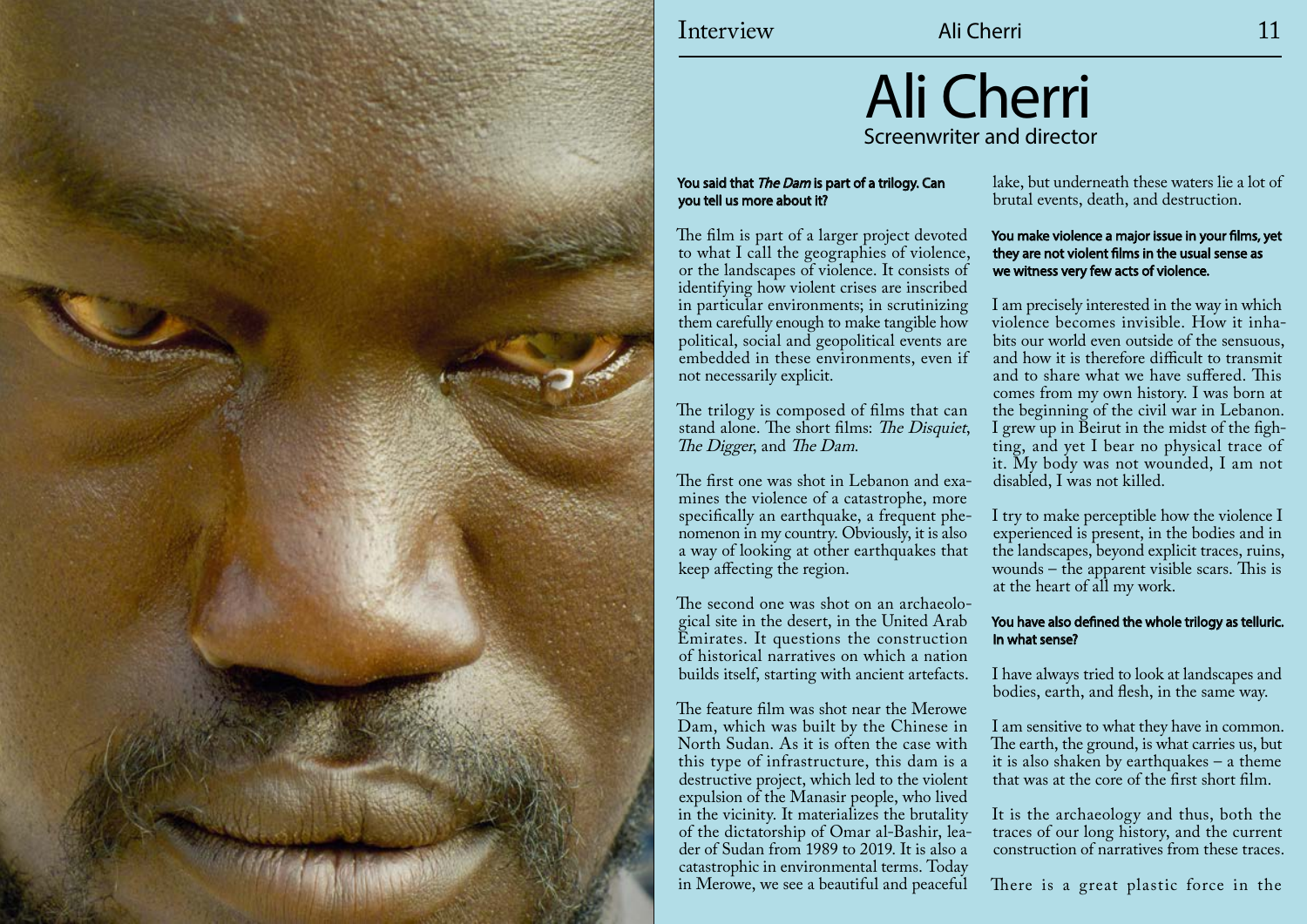# Interview Ali Cherri 12 Interview Ali Cherri 13



materialistic side of the earth, which has always inspired my artistic work.

## The Disquiet and The Digger are more art films, while The Dam is clearly intended for the cinema. How has your approach changed?

I didn't live with the fantasy of becoming a film director. I used the camera, sound recording and editing more as a visual artist. Video was part of my tool kit.

When I went to Sudan in 2017, I was in the same frame of mind. It was on the spot, through encounters with people and places, that I felt the need to mobilize the resources of cinematographic language. I like the cinema as a spectator, but it was

not my preferred way of expression. It is the situation that imposed it on me. Making a film required more means, but it was a great joy to explore this different scope step by step, and to find the answers that this project called for. This evolution was made little by little: when I started to shoot in 2019, I still had a similar approach to the one of the short films.

### But political events interfered with the story...

When I arrived in Sudan to start shooting, the protests against al-Bashir had just started. But it was far away, in Khartoum, and the people I was dealing with didn't care about it. However after ten days of filming, al-Bashir left, overthrown by the

army, cutting the popular revolt short. The country closed down and we had to leave, not knowing if it would be possible to return. And after this, the pandemic forced everything to stop.

However, I never abandoned the project. On the contrary, during this absence I considerably fleshed out the script, starting from what I had already shot. This is when The Dam became a true film project.

### The Sudanese revolution interfered with the film, but also fed into it.

From the outset, the film had a political stake, linked to the dam, but it was unforeseeable that this political aspect would emerge so

explicitly. It appears in the film with a particular focus: the workers of the brickyard are aware of what is happening. They follow the events on the radio and television, but they do not participate in them. They live on the margins of the world. Most of the members of the film crew were Sudanese and of the same age as the workers. They were very involved, at least emotionally and on social networks, whereas the brickmakers, who are also Sudanese, do not see themselves as citizens. They have largely internalized a feeling of political powerlessness. It is important to understand that they are all younger than 30. They were born after al-Bashir took power in 1989. They have lived their whole lives under a dictatorial regime. Thus, the film also shows this influence on their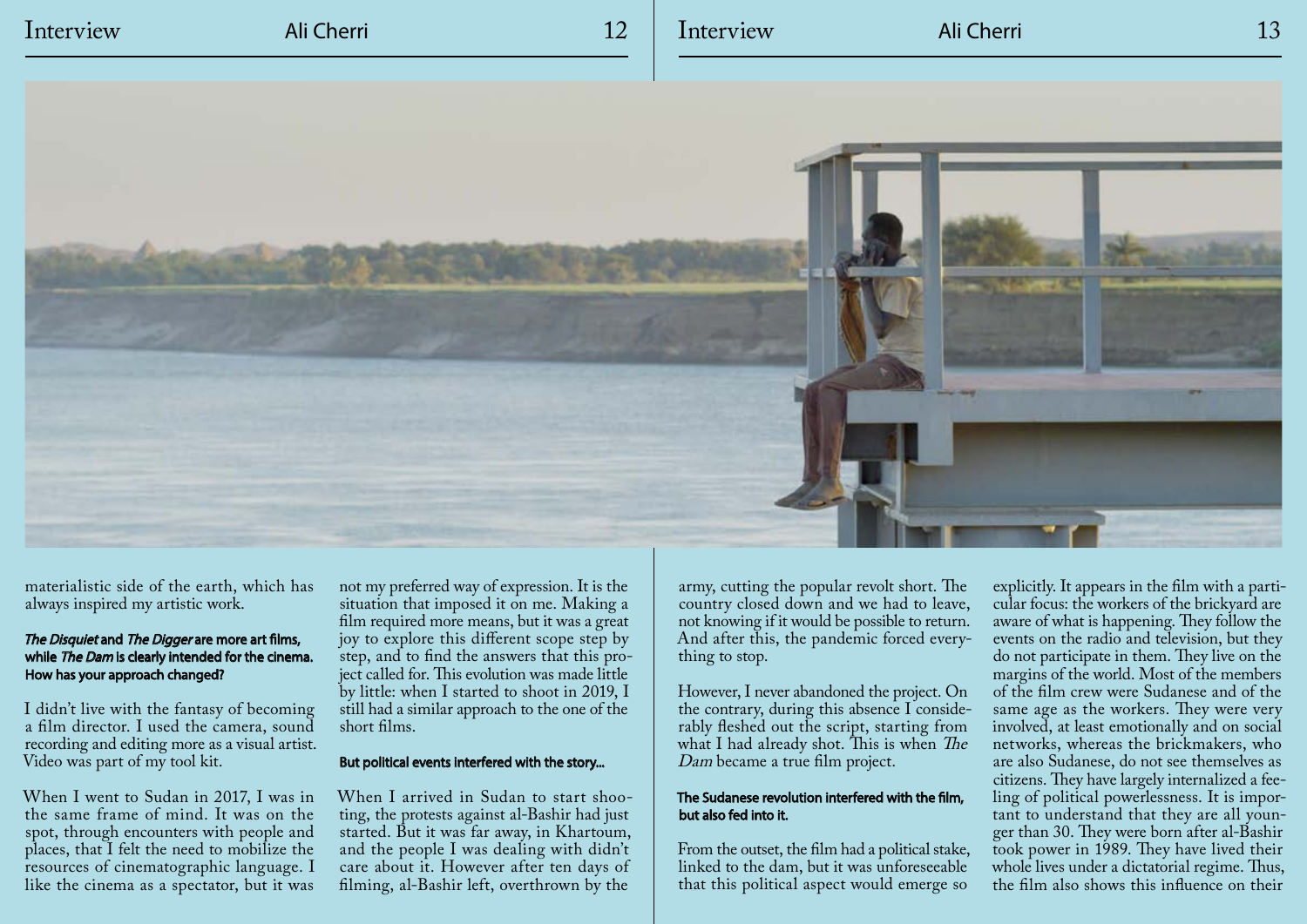# Interview Ali Cherri 14 Interview Ali Cherri 15



#### behavior.

#### Besides the multiple political dimensions of the film, it also deals with the global issue of water, which is particularly relevant to this part of the world.

The political stakes around water are at the origin of the project from which The Dam was born. I had first considered shooting in Egypt, where the Nile is a economically and politically strategic asset, which would also have allowed to inscribe the film into a very long history, going back to the pharaohs. But it was too dangerous to shoot in Egypt, especially in the desert,

far from large cities, while in 2017 Sudan seemed stable. Conflicts around the Nile are equally present there. There are tensions which may turn into armed conflict, with Ethiopia (building its own large dam in order to control and limit the flow of the river, against the will of its neighbors). While shooting in 2021, we had to stop because of joint military maneuvers by the Egyptian and Sudanese armies. A bombing of the Renaissance Dam in Ethiopia was likely. A lot of the major powers started to intervene in the region, like of course the United States, Russia, China...

At the same time, the place where you filmed is

also marked by a long history. In the film we see pyramids, which date back to ancient Egypt. Can you specify what characterizes this place on the outskirts of Gebel Barkal?

There is an astonishing layering of temporalities. Major events are being played out, on a contemporary scale - the dam and the regime change - but those are part of a very wide and long history: since the Pharaohs and the cult of Amun, to which this mountain, Gebel Barkal, (where the film begins) is linked.

The brick workers that we see in the film use the same techniques as in the Pharaonic

period. They make bricks in the same way as the pyramids were built. However, this region of Sudan is also the one where a form of Sufism, called Afro-Sufism, a mixture of Muslim and animist rituals, is practiced. It has been violently repressed by the Islamist power of al-Bashir.

Sufism, and especially this particular current, posits that all that exists is the work of God, and is therefore sacred: the mountain, humans, water, trees, animals... The mountain of Gebel Barkal, where the temples of ancient Egypt and the tomb of a Sufi saint are united, merges these different relationships to the world.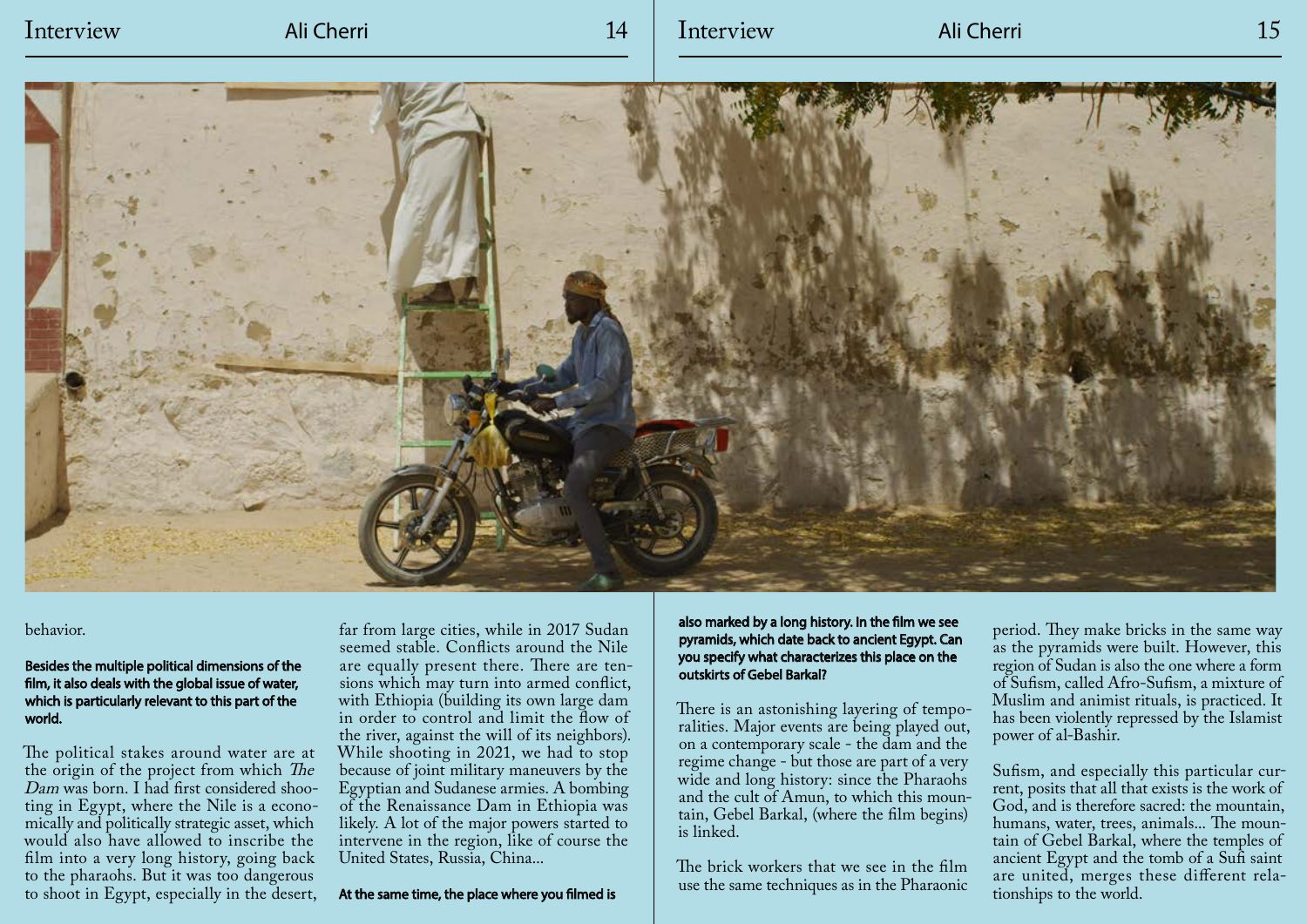It refers to a very popular belief, the idea that the mixture of earth and water gives birth to life. This vision can be found in the Jewish myth of Gilgamesh, of the Golem, as well as in Chinese and Amerindian traditions. This phantasmatic creature is what inspires the construction that the main character Maher is building, a construction that I did not want to define too precisely, but which somehow embodies this idea.

#### In the film, there is a creature that appears to be materializing this syncretism, this presence of a force of beyond, or below a particular religion.

### This motif of mud can be found in several of your works, including the one that has just been awarded at the Venice Biennale: Of Men and Gods and Mud.

Of course, mud is an exciting material, a hybridization that is both very simple and very rich in possibilities. Humans have made countless uses of it. We use it for healing, for housing, and of course to create. It is also a very durable material. A chunk of mud is like a time capsule that allows extraordinary journeys.

#### The film features daring cinematographic choices, especially in terms of mise-en-scène.

I hope so, but this is not the result of a strategy, or an aesthetic project decided in advance.

I tried to find the appropriate cinematic answer to those questions. I didn't think in terms of style. During the shooting, as during the editing, the choices seemed always obvious to me. If The Dam has its own language, it is because, and this is what I believe and hope, it imposed itself on me under the influence of places, lights, and materials, without having looked for particular references in the history of cinema.

## An important dimension of the film concerns the wound in the back of Maher, the main character.

The wound is an important motif in all my work, for personal reasons and related to an illness I had as a child that left a deep scar for a long time.

The wound for me is a place of passage between the interior and the exterior. It is the circulation between the body and the world. Sometimes I have used the classic image of the disbelief of Saint Thomas, the finger in the wound, as the moment of an encounter, a suffering, a disturbance. This motif is also at the heart of what I am currently presenting at the National Gallery, with the title, borrowed from Shakespeare's Merchant of Venice 'If you prick us, shall we not bleed?'

## Who are the people that we see in the film?

They are all people who live and work there. Including the boss, who plays himself. But I have nonetheless fictionalized the situation a little. Among the workers many are Manasir who were chased off their land by the construction of the dam but have remained in the vicinity. They have no other means of living than the brickworks or becoming gold diggers, which many of them try to do. But not Maher, who, unlike the others, loves his work. While there is a high turnover among the brickmakers, he stays and trains the newcomers. He has a very intense relationship with these places and practices. He invested a lot in the film. We basically made it together. We became very close and maintain a frequent exchange on WhatsApp. And of course, he will be with me in Cannes for the premiere of the film.



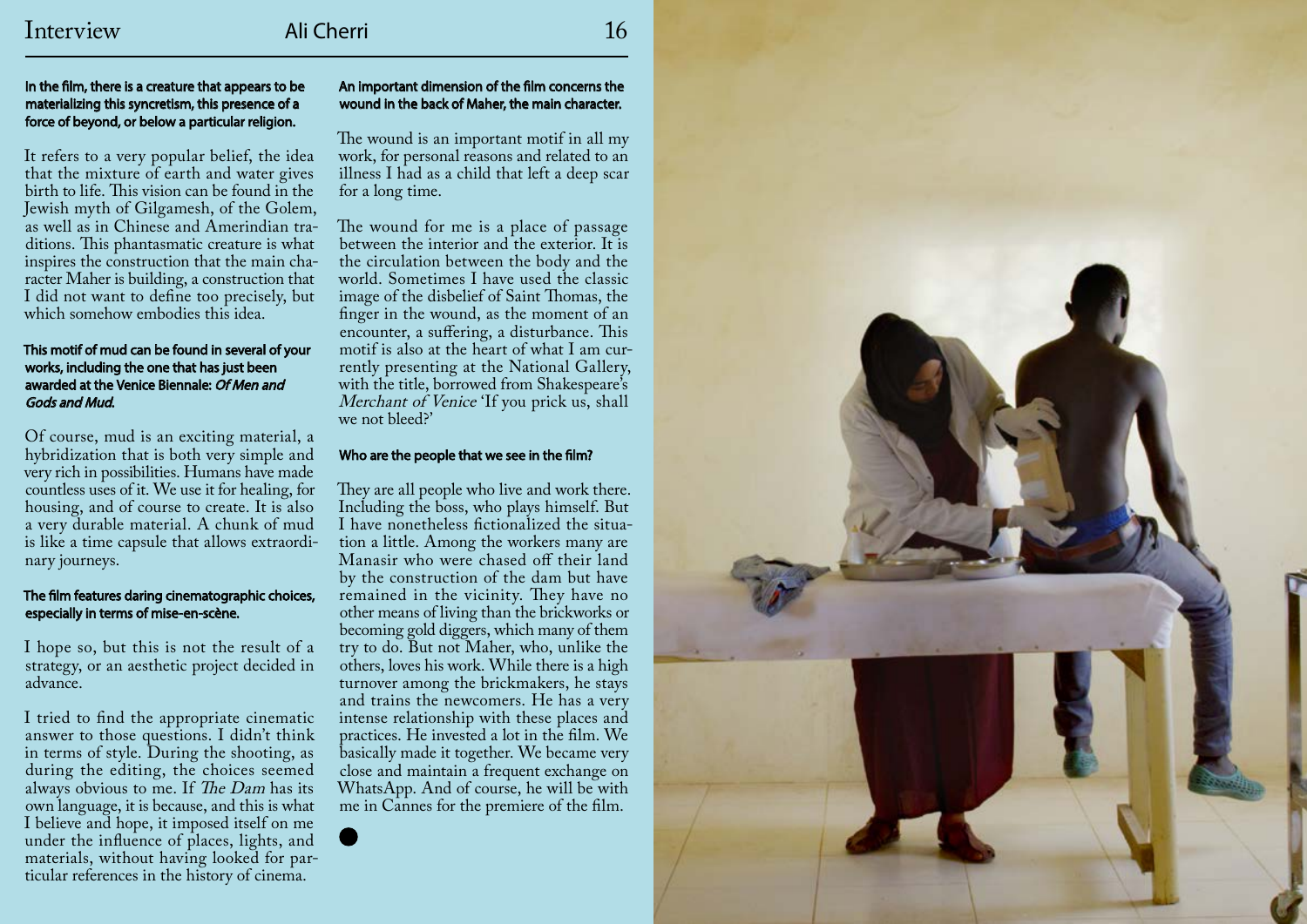

Filmography, videography 19

The Dam, 2022 - feature Cannes, Directors' Fortnight The Digger, 2015 - short CPH:DOX (2015) New Vision Prize - Rotterdam Film Festival (2016) Imagine Science Festival (2016) Ann Arbor Festival (2016) Cinéma du Réel (2016) New Directors/New Films (2016) The Disquiet, 2013 - short Toronto International Film Festival (2013) Dubai International Film Festival (2013) - Best Director Prize

Videobrasil, Southern Panorama (2013) - Honorable Mention